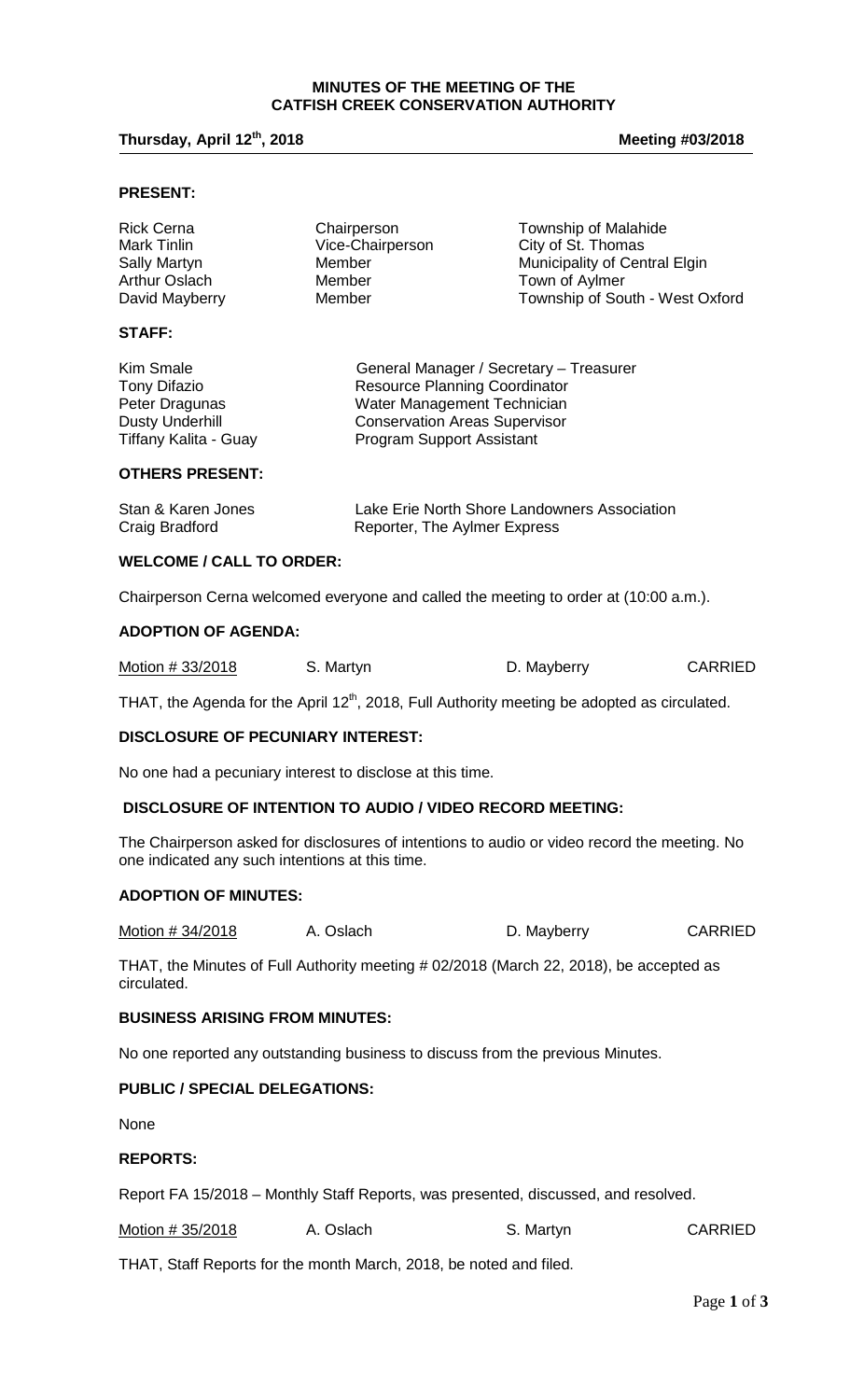| Report FA 16/2018 – March Summary of Revenue and Expenditures, was presented,<br>discussed, and resolved. |             |           |         |
|-----------------------------------------------------------------------------------------------------------|-------------|-----------|---------|
| Motion # 36/2018                                                                                          | D. Mayberry | A. Oslach | CARRIED |

THAT, Report FA 16/2018, be noted and filed.

Report FA 17/2018 – Accounts Payable, was presented, discussed, and resolved.

|  | Motion # 37/2018 | S. Martyn | A. Oslach | <b>CARRIED</b> |
|--|------------------|-----------|-----------|----------------|
|--|------------------|-----------|-----------|----------------|

THAT, Accounts Payable totaling \$19,700.46, be approved for payment as presented in Report FA 17/2018.

Report FA 18/2018 – Approved Section 28 Regulation Applications, was presented, discussed, and resolved.

| Motion # 38/2018 | D. Mayberry | S. Martyn | <b>CARRIED</b> |
|------------------|-------------|-----------|----------------|
|------------------|-------------|-----------|----------------|

THAT, the Full Authority receive the staff approved Section 28 Regulation Applications Report FA 18/2018, as information.

Report FA 19/2018 – PGMN Partnership Agreement, was presented, discussed, and resolved.

| Motion # 39/2018 | M. Tinlin | A. Oslach | <b>CARRIED</b> |
|------------------|-----------|-----------|----------------|
|------------------|-----------|-----------|----------------|

THAT, the Full Authority endorse the new Provincial Groundwater Monitoring Network Program Partnership Agreement attached to Report FA 19/2018.

Report FA 20/2018 – Canada – Ontario Lake Erie Action Plan , was presented, discussed, and resolved.

Motion # 40/2018 S. Martyn M. Tinlin CARRIED

THAT, Report FA 20/2018, be received as information at this time.

#### **GENERAL MANAGER / SECRETARY - TREASURER'S REPORT:**

a) Managed Forest Plan Approver's Workshop:

The General Manager / Secretary - Treasurer attended the Managed Forest Tax Incentive Program Plan Approver's Workshop in Guelph on March 26<sup>th</sup>, 2018. Attendance is mandatory in order to maintain your certification as an active Managed Forest Plan Approver for the Ministry of Natural Resources and Forestry.

b) Enabling Accessibility in Communities Fund:

The CCCA has received a \$50,000.00 grant from Employment and Social Development Canada through the Enabling Accessibility in Communities Fund for the Springwater Community Room Accessibility Project. The proposed project will improve the accessibility and safety of an existing building to accommodate people with disabilities from the community.

c) Land Stewardship and Habitat Restoration Program:

The Ministry of Natural Resources and Forestry (MNRF) has approved \$ 20,000.00 for the Catfish Creek Habitat Restoration Project through the above noted initiative. Seventy – one applications were received by MNRF with only 26 receiving funding.

d) Funding for Conservation Authorities:

On March 28<sup>th</sup>, the General Manager of Conservation Ontario participated in the Provincial's Budget Lock – up session that allows stakeholders the opportunity to have a sneak peek at the 2018 – 19 Provincial Budget prior to the Minister of Finance reading it at 4:00 pm that same day. She reported that there was no funding identified for Conservation Authorities despite the numerous advocacy efforts including participation in the pre – budget consultations, meetings with Ministers, MPP's, political and bureaucratic staff as well as a letter to the Premier on the heels of the floods in the Grand and Lower Thames watersheds.